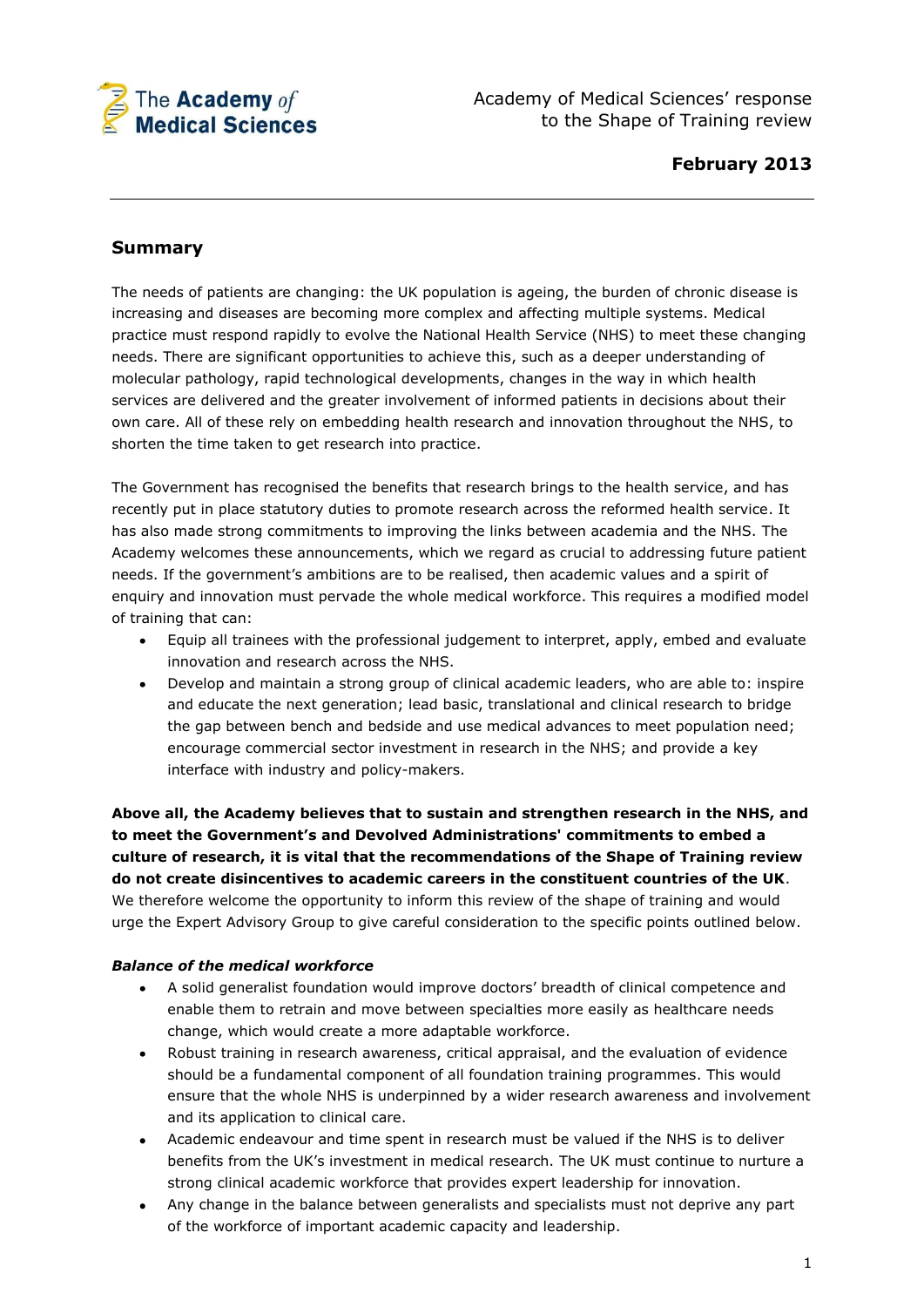## *Flexibility of training*

- Workforce planning must balance the pressures of service delivery against the need to provide a clear training pathway and protected research time for clinical academics.
- All training pathways must integrate research and clinical activity in a way which is adapted to the needs of individual trainees. For many disciplines, academic training is likely to continue well beyond the end of clinical training.
- To ensure that the academic workforce incorporates the most promising academics and future leaders, opportunities for research must be created and maintained throughout the whole training pathway, and beyond.
- Appropriate exit routes should be well defined for those who decide not to go further along  $\bullet$ the academic pathway. This should not be perceived as 'failure'; the research experience gained by these doctors will be a valuable asset in promoting research awareness and application within the NHS.
- The review should ensure that flexibility in the application of training guidelines is  $\bullet$ consistent across the UK, to improve the quality and delivery of care across all the constituent countries.

## *Patient needs*

- In the current system, it is not clear what clinical trainees at different levels are professionally competent to perform.
- Trainees should be certified as competent in a particular role, when their current  $\bullet$ professional capabilities are assessed as sufficient for that role.

## *The breadth and scope of training*

- The current system of time-based competency certified through the Certificate of Completion of Training (CCT) generates a rigid system in which trainees within disciplines move at the same pace. It does not accurately reflect the skill or proficiency of the individual trainee.
- Academic trainees must become competent in both academic research and clinical practice. They need sufficient time to achieve this.
- Acquisition of CCT should be based on demonstrable competence and all trainees should be actively involved in planning their progression to CCT.
- If the Review considers the option of earlier acquisition of the CCT, it should seek the  $\bullet$ views of funders on the impact on their research funding. Future funding structures must match research training opportunities.
- $\bullet$ Unless there are clear pathways of career progression in clinical academia, which do not appear disadvantageous in terms of pay, conditions or security, there is a danger that academic careers will become unattractive.
- There must be sufficient opportunities for advancement to senior clinical academic posts. This must include planning for an appropriate volume of postdoctoral opportunities.

#### *Tension between service and training*

- Clinical training needs to be balanced with service delivery. All trainees should be placed in  $\bullet$ service roles appropriate to their level of training and given suitable opportunities to gain competencies.
- Academic trainees broadly require the same training balance as non-academic colleagues, including a mix of community/hospital and District General Hospital/Specialist hospital experience, although flexibility may be required to maintain their contact with research.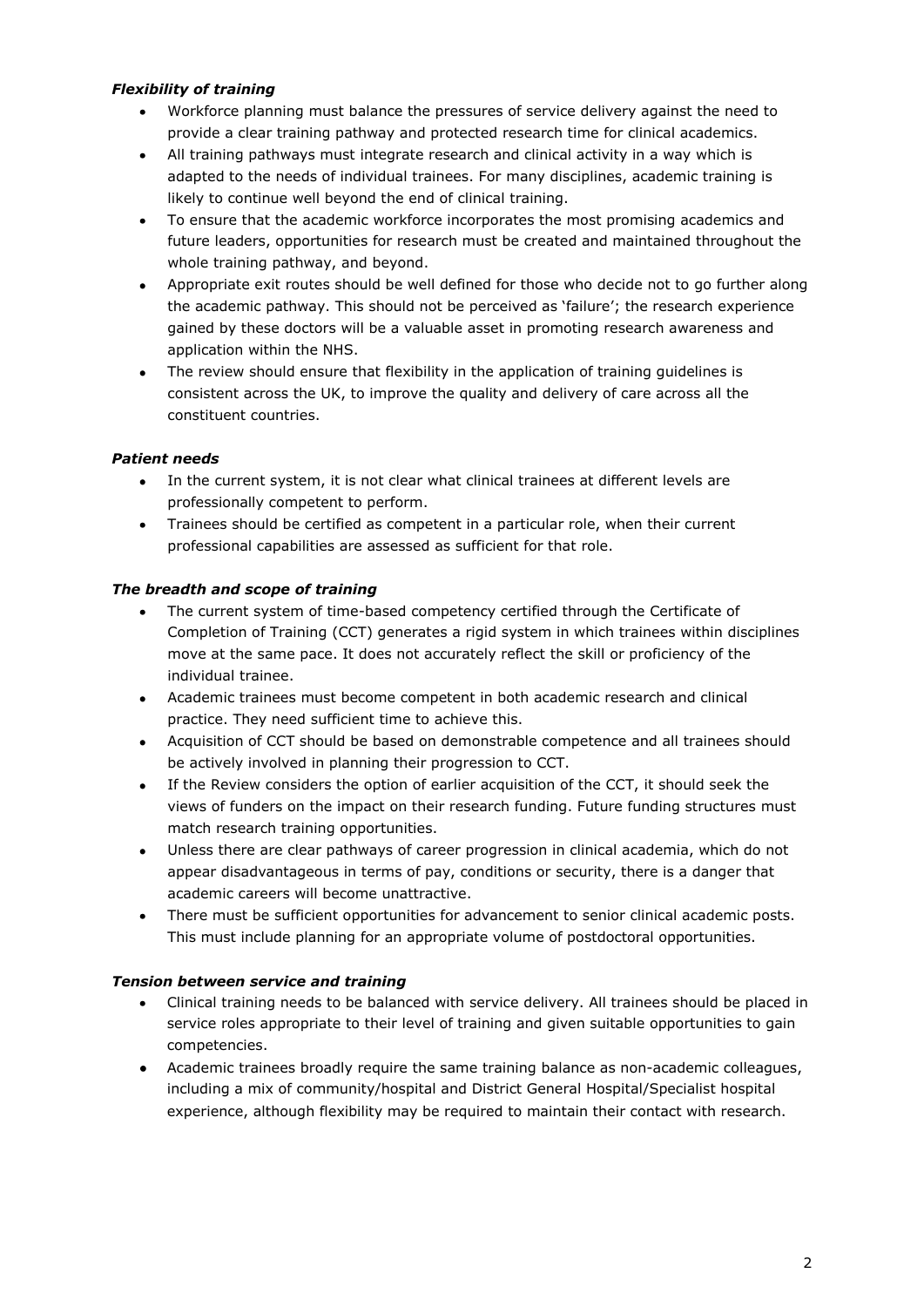# **Introduction**

The Academy promotes advances in medical science and campaigns to ensure these are translated into healthcare benefits for society. One of the Academy's key strategic goals is to develop the next generation of leading biomedical researchers by working to ensure the development, protection and promotion of careers for academics and encouraging good practice in training and development. We consider the content of postgraduate medical education and training to be of key importance. Our response focuses on the academic aspects of training; however it also takes into account wider issues where they have a close relationship with research.

Our elected Fellows are the UK's leading medical scientists from hospitals and general practice, academia, industry and the public service, some of whom have contributed to this response. Their views have been supplemented by perspectives from academic trainees. **We would be delighted to provide further detail through oral evidence.** 

## **Theme 1: Balance of the medical workforce**

# *1. Over the next 30 years, how do you think the way patients are cared for will change?*

The next thirty years will see significant changes to the nature of patient care, including:

- *The move to outpatient or community care:* The UK has an ageing population and an increasing burden of chronic disease. General practice will need to provide a wider scope and range of services in the community or at home to meet these changes.
- *Changes to the delivery of healthcare:* Ongoing evolution in the delivery of medical care, for example via telecare and telehealth services, will present continuing challenges to ensure that care is delivered in the most effective and efficient way possible.
- *The shift to precision medicine:* We are gaining an ever deeper understanding of the molecular basis of health and disease. This knowledge offers significant opportunities to evolve clinical practice and better individualise patient management. However, this will also place new demands on medical professionals, particularly leaders and innovators, who will need to keep abreast of the evolving scientific understanding of medicine to drive improvements in care.
- *Rapid technology change:* Ongoing technological developments, such as changes in surgical interventions, will make ongoing training essential to maintain the skills of the medical workforce and ensure the dissemination of best practice.
- *Greater patient choice and access to information:* The Government has made commitments to providing patients with more information and greater choice. This, combined with greater access to information via the internet, is enabling patients and carers to acquire greater expertise and knowledge about their condition. 'Expert' patients are able to take more control over their health by understanding and managing their conditions and have changing expectations of their interactions with health professionals.

## *2. What will this mean for the kinds of doctors that will be needed in primary care? In secondary care? In other kinds of care?*

The changes outlined in question 1 will provide a huge opportunity to improve patient care, but will require different skills and ways of working. General practitioners (GPs) will need the ability to consult specialists, who can provide advice and expertise, to enable efficient diagnosis and treatment. In parallel, as the number of hospital sub-specialties grows in line with scientific and technological advances, there will be an increased need for hospital generalists, or 'generalistspecialists'. They will oversee the care of acutely unwell patients and those with relatively undifferentiated symptoms, and determine the most appropriate sub-specialist care for the patient. All trainees will need to develop sufficiently broad clinical expertise to understand each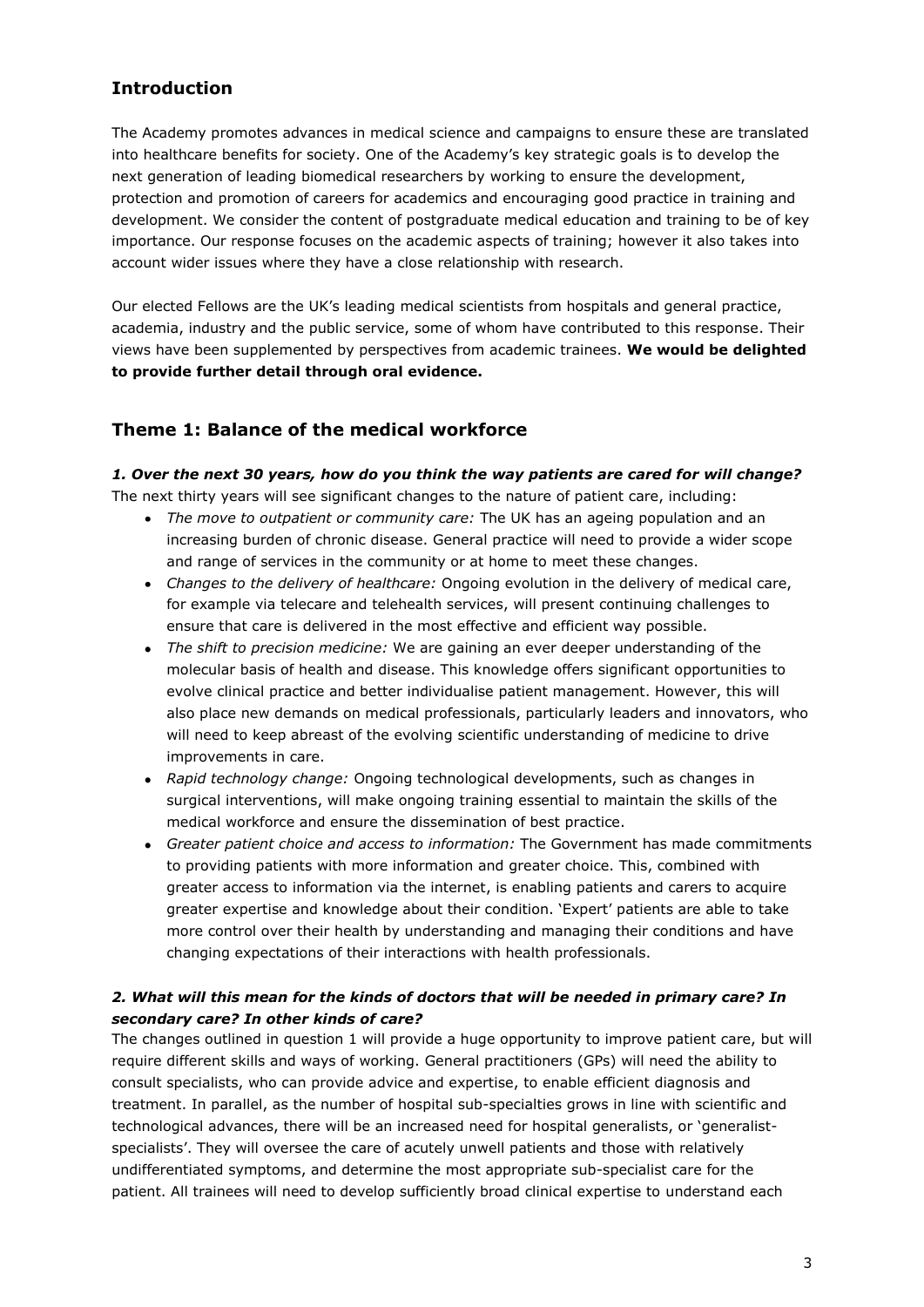other's roles and to communicate effectively with one another to ensure that patients receive the most appropriate treatment.

As the evidence base expands, it will also be essential that all doctors have a strong grounding in research methods so that they have the skills to access, apply and evaluate new knowledge and can contribute fully to the development of health services. This will only happen if academic values and a spirit of enquiry and innovation pervade the entire medical workforce. Doctors must also take opportunities to link with other relevant disciplines, such as informatics and engineering.

### *3. What do you think will be the specific role of general practitioners (GPs) in all of this?*

The changes outlined above in questions 1 and 2 mean that general practice will need to adapt. The service provided by GPs has already grown considerably, with many practices including new care options for patients. In line with the findings of research commissioned by the King's Fund, we consider that general practice has a vital role to play in coordinating the care of people with more complex needs, including acting as a patient's advocate and navigator across primary, secondary and social care.<sup>1</sup> This will mean that practices need to triage patients to ensure that available staff and services are used most efficiently and effectively. GPs may need specialist support during the consultation process, during care planning, and in ongoing care, to help patients manage their own illness. In England from April 2013, the dual role of general practice as both commissioner and provider of care will bring new challenges. GPs will need to work with specialists in a variety of different ways, which may include commissioning sessional services from specialists, working in an integrated team, or differentiating activities across a pathway of care. In the Devolved Administrations (DA) the Health Boards will need to oversee this collaboration and the integration of health and social care.

## *4. If the balance between general practitioners, generalists and specialists will be different in the future, how should doctors' training (including GP training) change to meet these needs?*

**Meeting these future challenges will be helped by developing a workforce with a solid generalist foundation**. A broad training would improve doctors' breadth of clinical competence and allow doctors to retrain and move between specialties as healthcare needs change. However, for the reasons outlined above, this should not detract from the need for specialists. Rather, we welcome an approach that provides effective triage through a generalist service and delivers quicker access to an appropriate specialist or team. A cadre of well-trained generalists will be essential to underpinning this triage approach. It will ensure that more doctors have the ability to recognise a full range of disease presentations that occur outside of their chosen speciality, and to make appropriate referrals. We note the definition of 'generalist' is open to a number of interpretations: it will be important that there is clarity in the review on the definition of generalist being used in the discussion and report. At the point of specialisation, there must also be greater capacity for specialty curricula to be changed to ensure that the training of future generations of doctors continues to meet changing patient needs. The Royal Colleges could devise a system that recognises and accredits relevant prior learning in different specialties, where doctors choose to move between specialties. This will create a more adaptable workforce.

To improve patient care, all doctors will need a broad range of skills, including a sound scientific grounding in areas such as clinical study design, genetics, molecular biology and clinical informatics. The ability to understand and apply relevant research, including epidemiological data and clinical trials, should be an essential requirement for all doctors. This will allow them to interpret data for investigation and treatment, to explain the advice to patients, and to evaluate

-

<sup>1</sup> King's fund (2011). '*Improving the quality of care in general practice: Report of an independent inquiry commissioned by The King's Fund*.' [http://www.kingsfund.org.uk/publications/improving-quality-care-general](http://www.kingsfund.org.uk/publications/improving-quality-care-general-practice)[practice.](http://www.kingsfund.org.uk/publications/improving-quality-care-general-practice)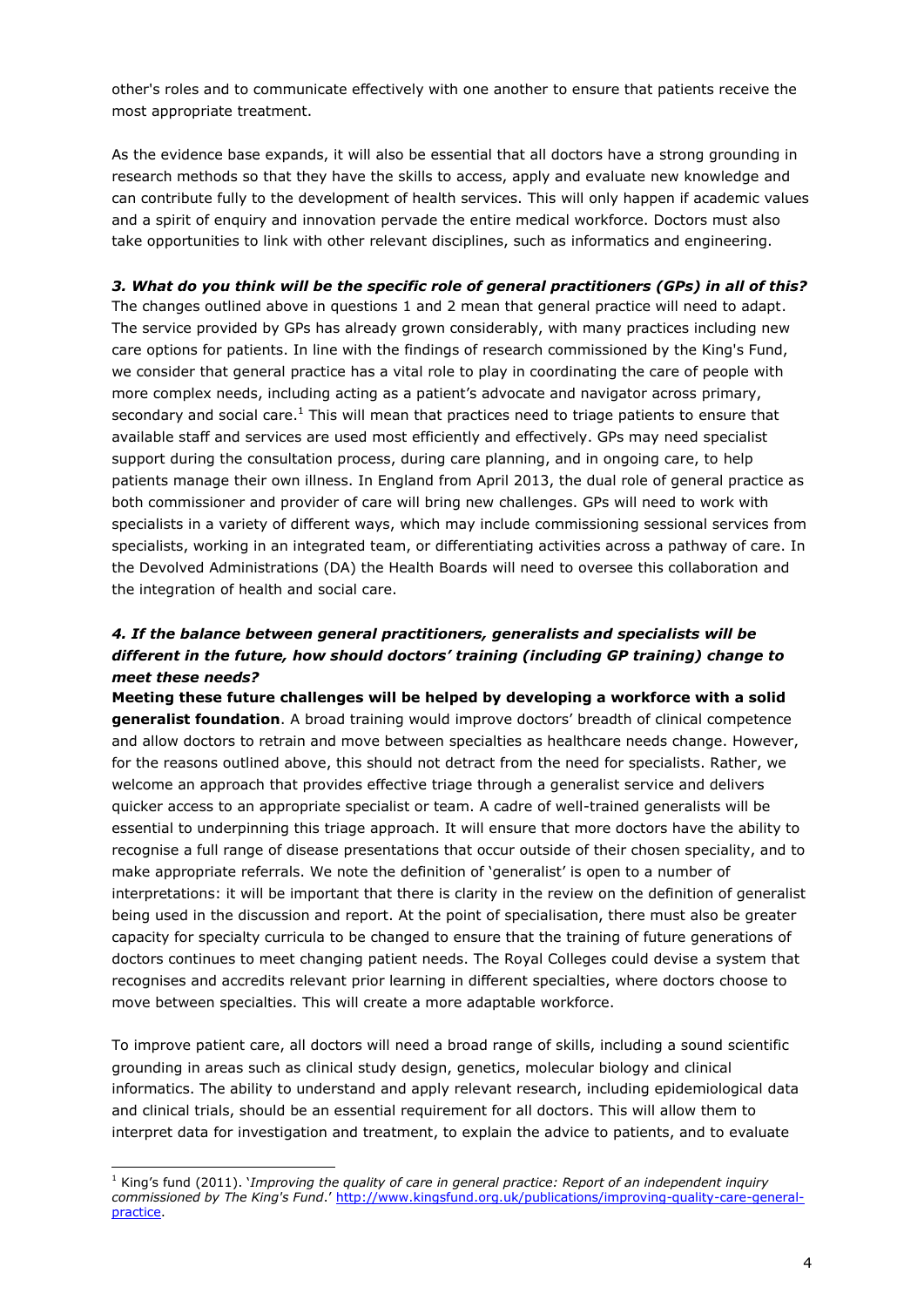the effectiveness of healthcare delivery. **The Academy recommends that robust training in research awareness, critical appraisal, and the evaluation of evidence should be a fundamental component of all foundation training programmes. This will embed a greater awareness of research across the medical workforce.** Research-awareness should be fostered by including more formal academic components in the curricula, which must be adequately assessed during appraisal.

## *5. How can the need for clinical academics and researchers best be accommodated within such changes?*

**Academic endeavour and time spent in research must be valued if the NHS is to deliver benefits from the UK's investment in medical research. The UK must continue to nurture a strong clinical academic workforce that provides expert leadership.** Currently, most clinical academic research is undertaken within specialist pathways. Hospital trainees following research careers will be more likely to develop highly specialised clinical skills, and therefore to enter specialist roles. In addition, given that their research commitments will demand that they spend less time carrying out clinical duties, it may be more appropriate for them to spend their clinical time delivering specialist care, rather than offering generalist care. However, as clinical care moves more towards a community setting or intermediary facilities, it is important that clinical academics work in those settings too. Doctors providing more generalist care will need to acquire research skills applicable to a generalist and population-based approach. **It is vital that a shift towards generalist care does not inadvertently deprive the specialties of important academic capacity and leadership, but also that generalist pathways are attractive to academics.** We must ensure that academic opportunities are available and attractive within both specialist and generalist training routes.

Trainees are more likely to pursue research careers if they work in an environment where they are exposed to research. Data collected by the Wellcome Trust about its Research Training Fellowship scheme suggest that early research experience better prepares individuals for future applications for research fellowships and ultimately an academic career.<sup>2</sup> It is vital that trainees experience research early in their careers (ideally from medical school onwards) both to inform future choices and, more broadly, to generate a research aware workforce.

## **Theme 2: Flexibility**

#### *6. How would a more flexible approach to postgraduate training look in relation to:*

#### *a. Doctors in training as employees?*

The Academy's response is outlined under questions 6b and 6d.

#### *b. The service and workforce planning?*

#### *Long-term workforce planning*

-

There are likely to be many short-term pressures on the training pathway, such as the need to increase efficiency and find savings, the introduction of health reforms, and the move to having service providers in England and the DAs play a greater role in education and training. However these pressures must not detract from the long-term importance of high-quality postgraduate training. This requires UK-wide coordination and regulation, for example in determining training numbers, but flexibility in the application of training guidelines at the local level, as detailed in question 6d.

As we highlight in our forthcoming report on '*Strengthening academic psychiatry*', we must maintain strong clinical academic specialties, including psychiatry, when considering moves to reshape the medical workforce to meet the changing needs of patients and health services.<sup>3</sup> To

 $2$  Wellcome Trust (2012). Data sent in personal communication courtesy of Dr John Williams.

<sup>3</sup> Academy of Medical Sciences (in press). '*Strengthening academic psychiatry'*.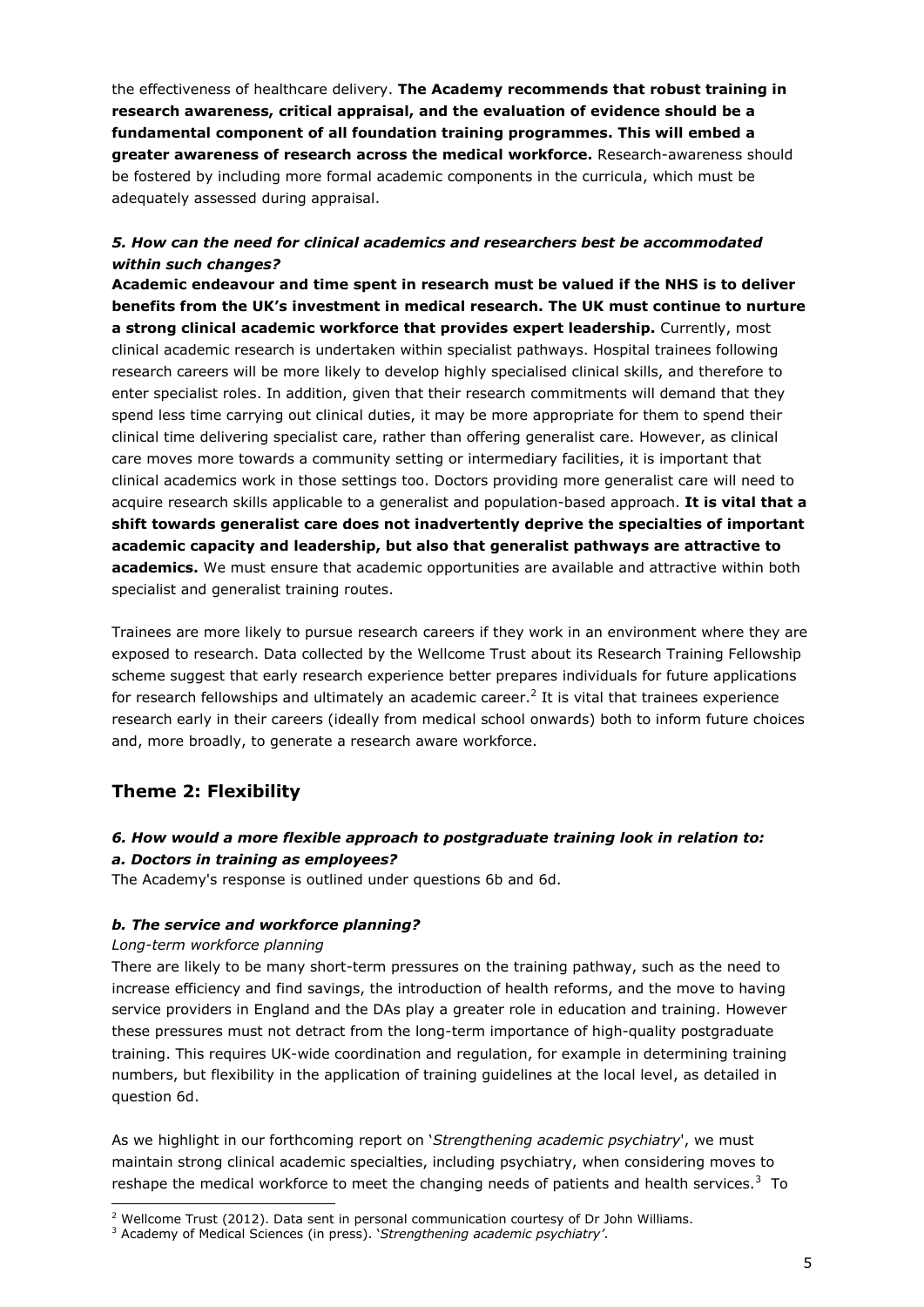achieve this, workforce planning must take account of the uneven distribution of centres of excellence and academic training opportunities across the UK. **Workforce planning must balance the pressures of service delivery against the need to provide a clear training pathway and protected research time for clinical academics.**

#### *Training needs and service delivery*

**All training pathways must integrate research and clinical activity in a way which is adapted to the needs of individual trainees.** Academic trainees need to be able to take time out of the clinical pathway for research training and re-enter at an appropriate point. At a local level, trainee rotations must allow for flexibility, to account for trainees who take time out of the clinical training pathway, including time to pursue research activities. Currently, Fixed Term Specialty Training Appointments (FTSTAs), and ad hoc vacancies, such as Locum Appointments for Training (LATs), provide this flexibility. However, we understand that in some specialties consideration is being given to the phasing out of LAT posts. Were this to happen it would make it harder for trainees to obtain permission to carry out full time research, as it will be more difficult to cover their absence.

In Scotland, Wales and Northern Ireland, some academic specialist training posts are incorporated into 'run-through' academic programmes. This allows a longer-term view of workforce planning, which can take account of individuals' advance plans to move in or out of the pathway. However, while this helps in planning service delivery, it means that individuals are often selected early in their training for the limited number of academic posts. Currently the use of multiple academic training models in Scotland and Wales can accommodate those coming to research late in their training. However, the blanket adoption of any run-through model could prevent such late entry. A balance needs to be struck between planning service delivery and ensuring that the most promising academics have successful career pathways.

#### *c. The outcome of training – the kinds and functions of doctors?*

The Academy's response is outlined under questions 6b and 6d.

## *d. The current postgraduate medical education and training structure itself (including clinical academic structures)?*

*Opportunities for developing a clear and coherent approach to academic training* For the reasons outlined above, a well-defined yet flexible career path is essential to nurture future clinical academics. We have seen significant improvements in the structure of postgraduate academic training, such as those provided by the National Institute for Health Research (NIHR) Integrated Academic Training Programme (IATP). This has enabled some trainees to take time out of clinical training for academic training periods. The programme allows them to re-enter the clinical pathway after periods in research and to balance their clinical and academic duties. However, we consider that referring to periods of research training as 'out of programme' is not helpful. This does not acknowledge the vital benefits that research training and health research bring to the NHS. We would encourage the review team to consider a more appropriate term, such as 'research training'.

Further, data from the Wellcome Trust's Research Training Fellowship scheme indicate that there is significant interest in academic research among individuals outwith the structured research training programmes in the NHS.<sup>4</sup> **To ensure that the academic workforce incorporates the most promising academics and future leaders, we should maintain a system in which research opportunities exist throughout the training pathway, and beyond.** There should be clear pathways for later entry to the academic career path. The NHS Research Scotland Career Researcher Fellowship scheme is a good example of efforts to broaden opportunities. It enables NHS clinicians in Scotland, even those with relatively limited research experience, to develop a

<sup>-</sup><sup>4</sup> Wellcome Trust (2012). Data sent in personal communication courtesy of Dr John Williams.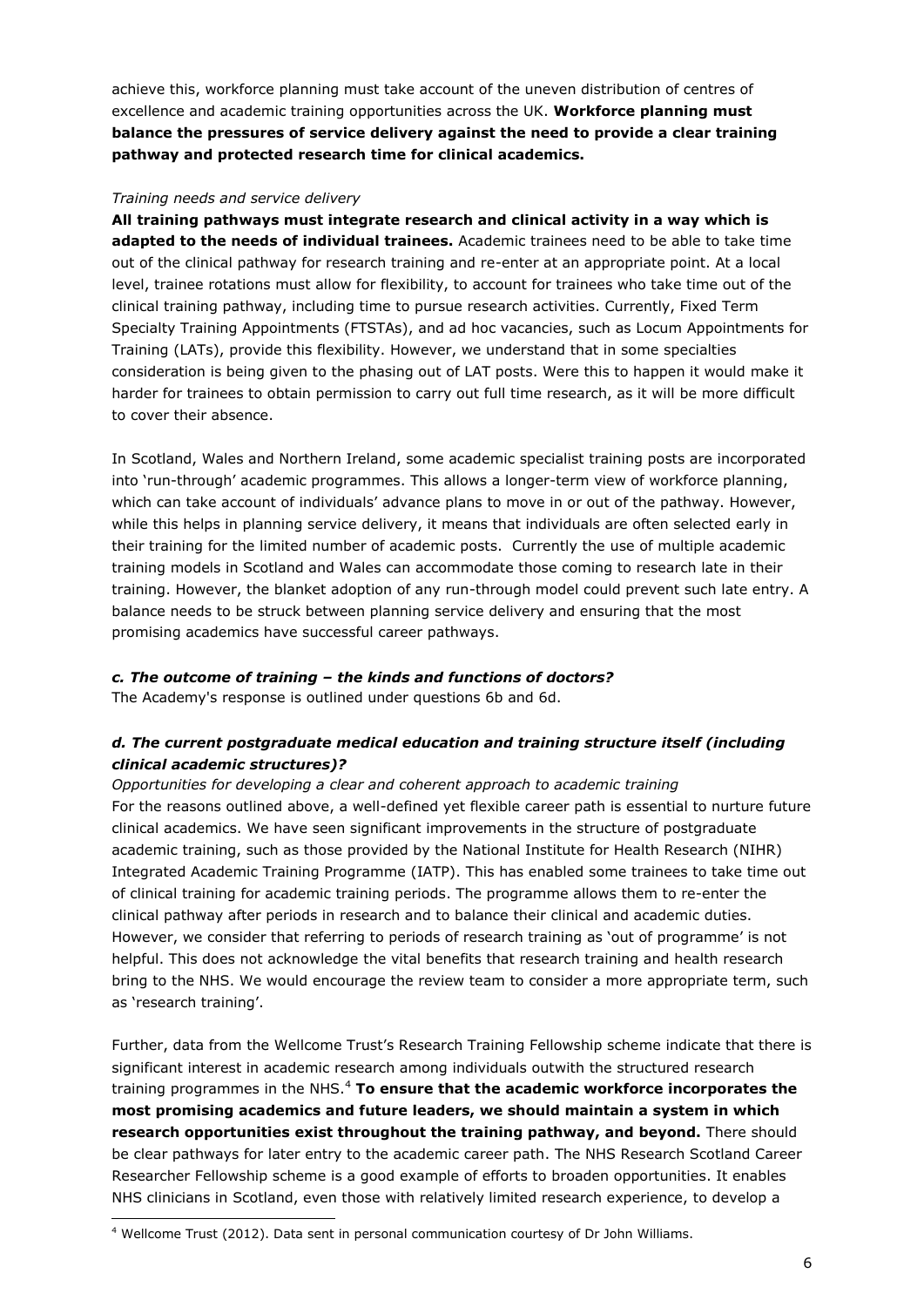research career later in life, by funding protected time for research activities. The ability to access research training in later career stages is particularly pertinent for disciplines such as general practice, where clinical training is normally completed some years before academic training. **There should also be well-defined exit routes for those who decide not to progress further along the academic pathway, which may attract greater numbers of trainees into broader based research experiences.** This should not be perceived as 'failure'; the research experience gained by these doctors will be a valuable asset in promoting research awareness within the NHS.

*Ensuring that flexibility in the application of training guidelines is consistent across the UK*  **The review should ensure that research training can deliver improvements in the quality and delivery of care in healthcare settings across all the constituent countries of the UK, and that barriers creating inflexibility in the application of training guidelines are addressed.** To deliver this flexibility, there must be cooperation between research funders and the structures managing education and training locally, such as the emerging local education and training boards (LETBs) in England, which will subsume the postgraduate deaneries. There are many examples of best practice. Unfortunately, there is inconsistency at the local level as to whether flexibility in the application of training guidelines is permitted, primarily because the current deaneries and Health Boards work in a highly regulated environment. We consider that the current changes to education and training structures in England offer a valuable opportunity to develop a coherent approach to academic training, provided that there is effective communication with the DAs.

We welcomed the inclusion of a duty on Health Education England (HEE) 'to have regard to the need to promote research' in the recent draft Care and Support Bill, although we recommended that this could be strengthened.<sup>5</sup> We would urge HEE to encourage flexibility in the application of training guidelines, to allow trainees to pursue research. The LETBs need to ensure consistency in good practice across England. In particular, trainees who are awarded academic grants and fellowships should have the right to take these up, and be supported as they balance their clinical and academic duties, to maximise outcomes from their research. They must not be disadvantaged when returning to clinical training or precluded from applying for future clinical posts whilst in research. We recognise that achieving this will be challenging and requires motivation and commitment from NHS employers.

To support research effectively as an NHS constitutional priority, the LETB structures must include strong academic representation. We would support the creation of a research champion in each LETB to support academic trainees. We understand that some medical school deans will be included in the governing boards of LETBs and we believe that this should be a generally accepted principle. It will also be important to have a mechanism of UK-wide appeal for academic trainees and for directors of the IATP, where there are local issues regarding flexibility of training or the priority given to academic training.

#### *Geographical considerations*

-

Geographical flexibility is important. Clinical training often requires moves between different locations. However, for academic training, it is often beneficial for trainees to be attached to an academic unit throughout training. It can be difficult to transfer research to a new location, for example where it involves regular contact with patients, or access to highly specialised expertise or equipment. Conversely, for some trainees, academic mobility is highly desirable, but it can be very difficult to generate support for this through the current deaneries. Flexibility could help in such circumstances.

<sup>5</sup> Academy of Medical Sciences (2012). *Response to the consultation on the draft Care and Support Bill.*  [http://www.acmedsci.ac.uk/p100puid256.html.](http://www.acmedsci.ac.uk/p100puid256.html)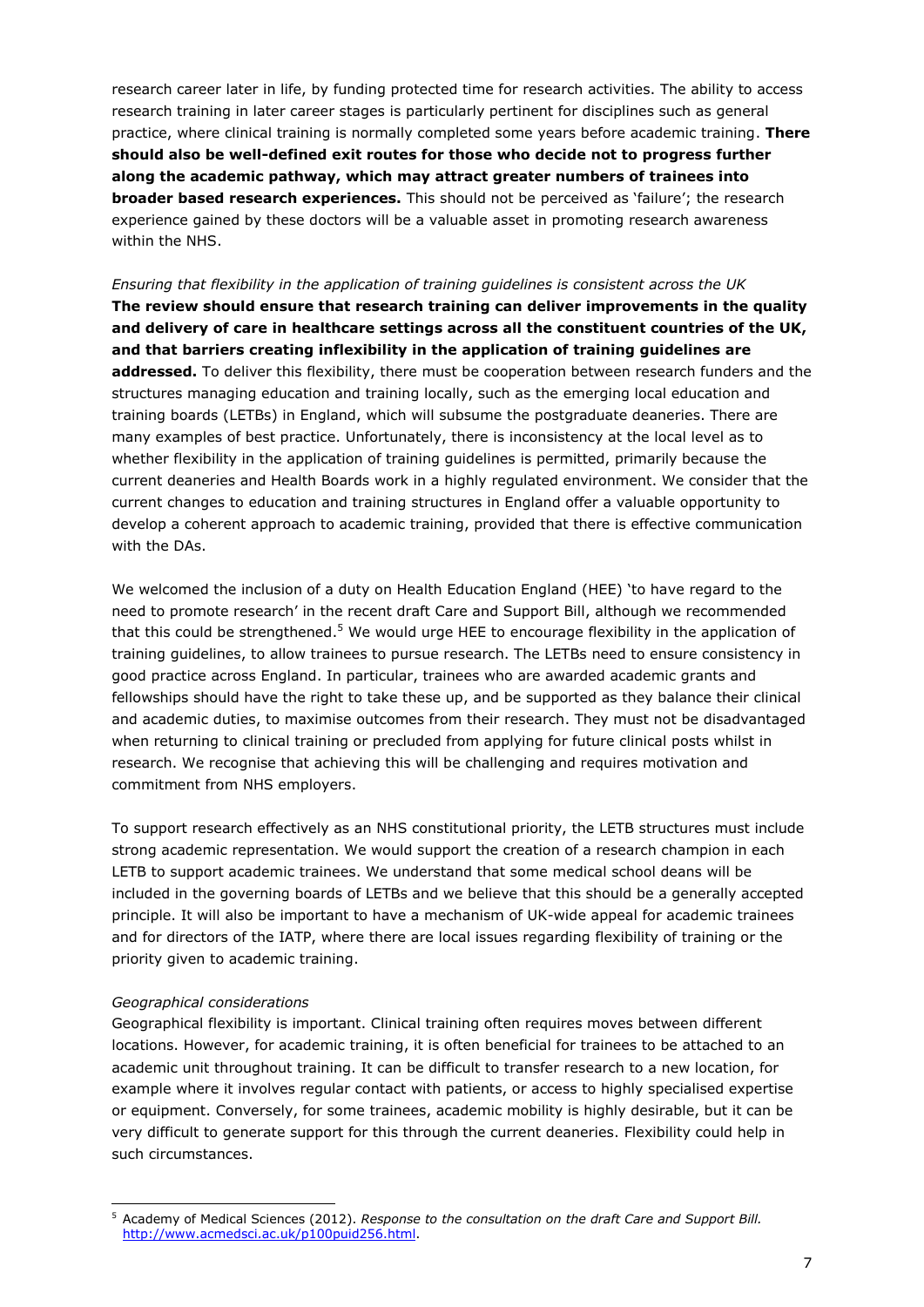## **Theme 3: Patient needs**

### *7. How should the way doctors train and work change in order to meet their patients' needs over the next 30 years?*

The Academy's response is outlined under questions 2-4.

## *8. Are there ways that we can clarify for patients the different roles and responsibilities of doctors at different points in their training and career and does this matter?* **In the current system, it is not clear what clinical trainees at different levels are professionally competent to perform.** The existing simple distinction between 'in training' and 'training completed' can cause confusion to patients. It does not reflect the competence of trainees to provide a given service or procedure. In a health service that is being reformed based on the principles of greater transparency and patient involvement, patients and their families, as well as the doctors themselves, must have clarity on professional capabilities and competencies.

## *9. How should the rise of multi professional teams to provide care affect the way doctors are trained?*

The Academy's response is outlined under questions 2-4.

## **Theme 4: The breadth and scope of training**

## *10. Are the doctors coming out of training now able to step into consultant level jobs as we currently understand them?*

The Academy's response is outlined under questions 2-4.

#### *11. Is the current length and end point of training right?*

**The current system of time-based competency certified through the Certificate of Completion of Training (CCT) generates a rigid system in which trainees within disciplines move at the same pace. It does not accurately reflect the skill or proficiency of the individual trainee**. **Academic trainees must become competent in both academic research and clinical practice. They need sufficient time to achieve this.** Different academic trainees will balance their academic and clinical training differently. We are therefore very concerned that in some cases, trainees are constrained by a requirement to achieve competencies by a particular time. In the craft specialties this is exacerbated by requirements around the number of procedures performed.

The challenges are compounded by limitations of the European Working Time Directive, and often by other circumstances, such as family commitments. The comparatively small number of female clinical academics is of great concern to the Academy of Medical Sciences. There must be sufficient flexibility to enable all trainees to balance their clinical and research workloads with commitments outside medicine.

All trainees, irrespective of their training portfolio, should be equitably assessed and only passed as 'competent' when merited. However, **the acquisition of CCT should be on the basis of demonstrable competence, rather than 'time served'.** This would enable better management of clinical and academic training, and would address the issue that length of training and inflexibility are disincentives to research careers. **Trainees should be supported to be actively involved in planning their acquisition of clinical competencies and their progression to CCT**. This planning should address whether further development is needed in particular areas. If an individual holds a research training grant that continues beyond the point of CCT, they must be permitted to fulfil this commitment as part of their research training.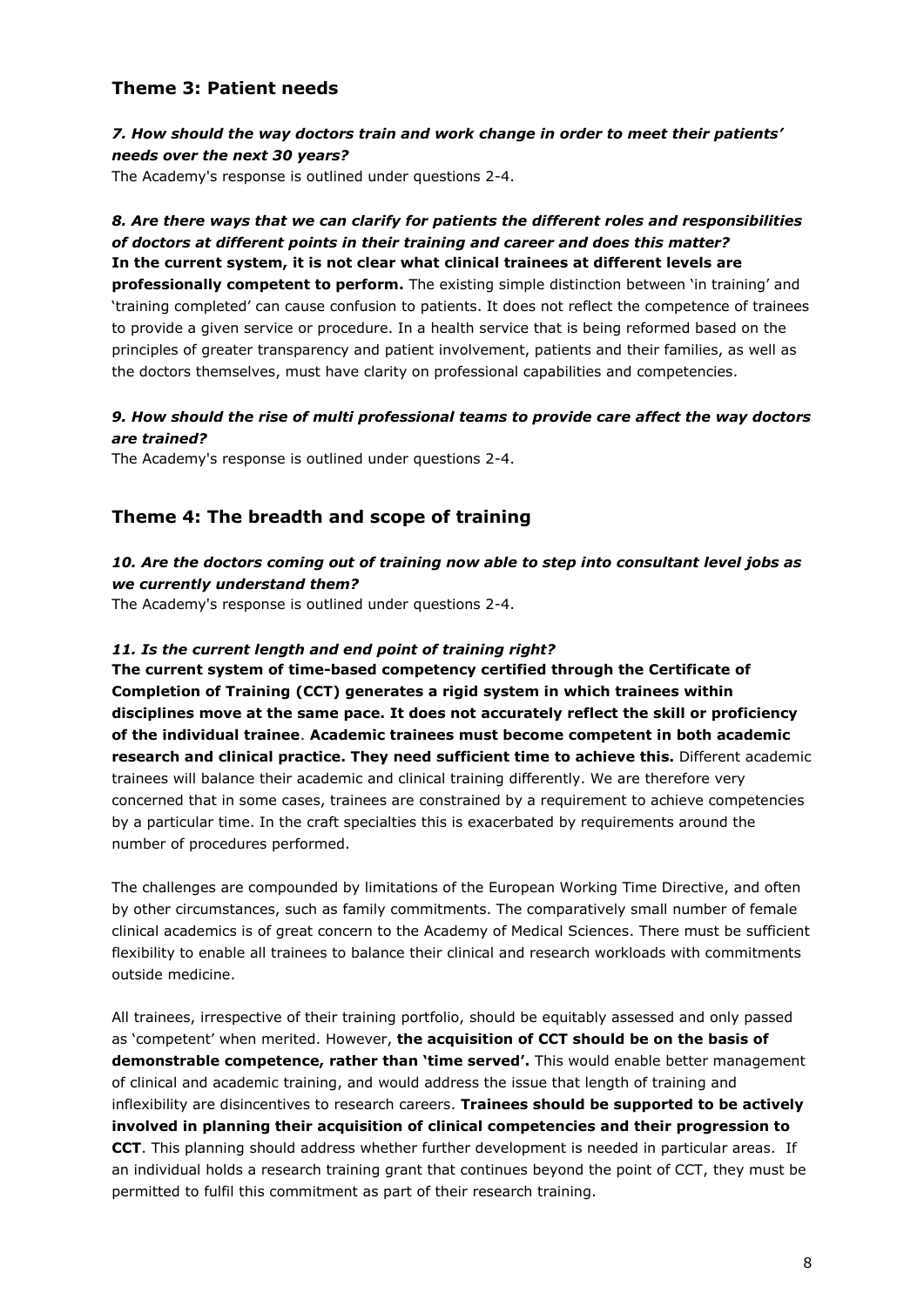**Trainees should be certified as competent in a particular role, when their current professional capabilities are assessed as sufficient for that role.** Clinicians may choose to acquire and maintain different levels of expertise. Competency certification processes need to accommodate this and support those clinicians who want to develop a more specialist practice. Academics could pursue specialist practice in focussed clinical areas of particular relevance to their research, without necessarily demonstrating competence across the entire range of a specialty.

We welcome the General Medical Council's (GMC's) activities to explore options for dual CCT, which are likely to be attractive to academic trainees in some disciplines and specialties. For example, areas of public health research such as epidemiology and clinical trials are highly relevant to research in other specialties, but are often restricted to this one specialism and not accessible to others. Other examples of dual specialty training that would better support academic trainees include Nuclear Medicine & Radiology, Allergy & Respiratory Medicine, Intensive Care & Acute Medicine and Public Health & Infectious Diseases. We recognise the challenges of developing dual CCT and welcome the GMC's ongoing work to broker a solution.

# 12. If training is made more general, how should the meaning of the CCT change and *what are the implications for doctors' subsequent CPD?*

#### *Earlier acquisition of CCT*

-

It is our impression that one model under consideration by the review is an initial period of generalist training, followed by earlier acquisition of CCT. As noted earlier, we welcome a system in which moving between specialties could be easier. However, the implications of a shorter training period and consequently of earlier entry to the consultant/post-CCT grade must be fully considered. There would be particular implications for academic trainees.

At present, much research training is carried out while doctors are still clinical trainees. For most, this aligns clinical and academic competencies, allowing individuals to progress to posts after their CCT where they can establish their own research group as well as holding an Honorary Consultant contract. Where research funders contribute towards salary costs for research training, they do so mostly at the clinical trainee grade. In addition, where clinicians leave to study for a PhD, their salary usually remains more or less in line with that of a specialist trainee. If doctors obtain CCT at an earlier stage, careful consideration will need to be given to the linkage between obtaining CCT and becoming a consultant and to the associated remuneration arrangements. If a shorter clinical training period were to result in more research training being conducted post-CCT, research funders may not be able to maintain the current volume of awards offered if they had to reimburse higher salary costs. This could decrease the number of PhD opportunities available to clinicians.

Alternatively, research funders may restrict salary reimbursement for PhD training to current pre-CCT levels. Consultants may then be reluctant to enter PhD training or post-doctoral training when they are able to command a post-CCT salary in their clinical practice.

The recent review of compensation levels, incentives and the Clinical Excellence and Distinction Award schemes for NHS consultants recognised that the quality of research and innovation in the NHS could deteriorate if clinical academics were not properly rewarded.<sup>6</sup> **We would encourage the review team to consider the implications of earlier CCT acquisition carefully and to consult with research funders to establish under what conditions they could continue to provide important funding for research training.**

For the reasons outlined in question 6, it is challenging to maintain the momentum of research alongside clinical training. Pursuing a clinical academic training career pathway already takes substantially longer than clinical training alone. Earlier acquisition of the CCT would further

<sup>6</sup> Review Body on Doctors' and Dentists' Remuneration (2012). '*Review of compensation levels, incentives and the Clinical Excellence and Distinction Award schemes for NHS consultants'*. [http://www.ome.uk.com/ddrb\\_reports.aspx.](http://www.ome.uk.com/ddrb_reports.aspx)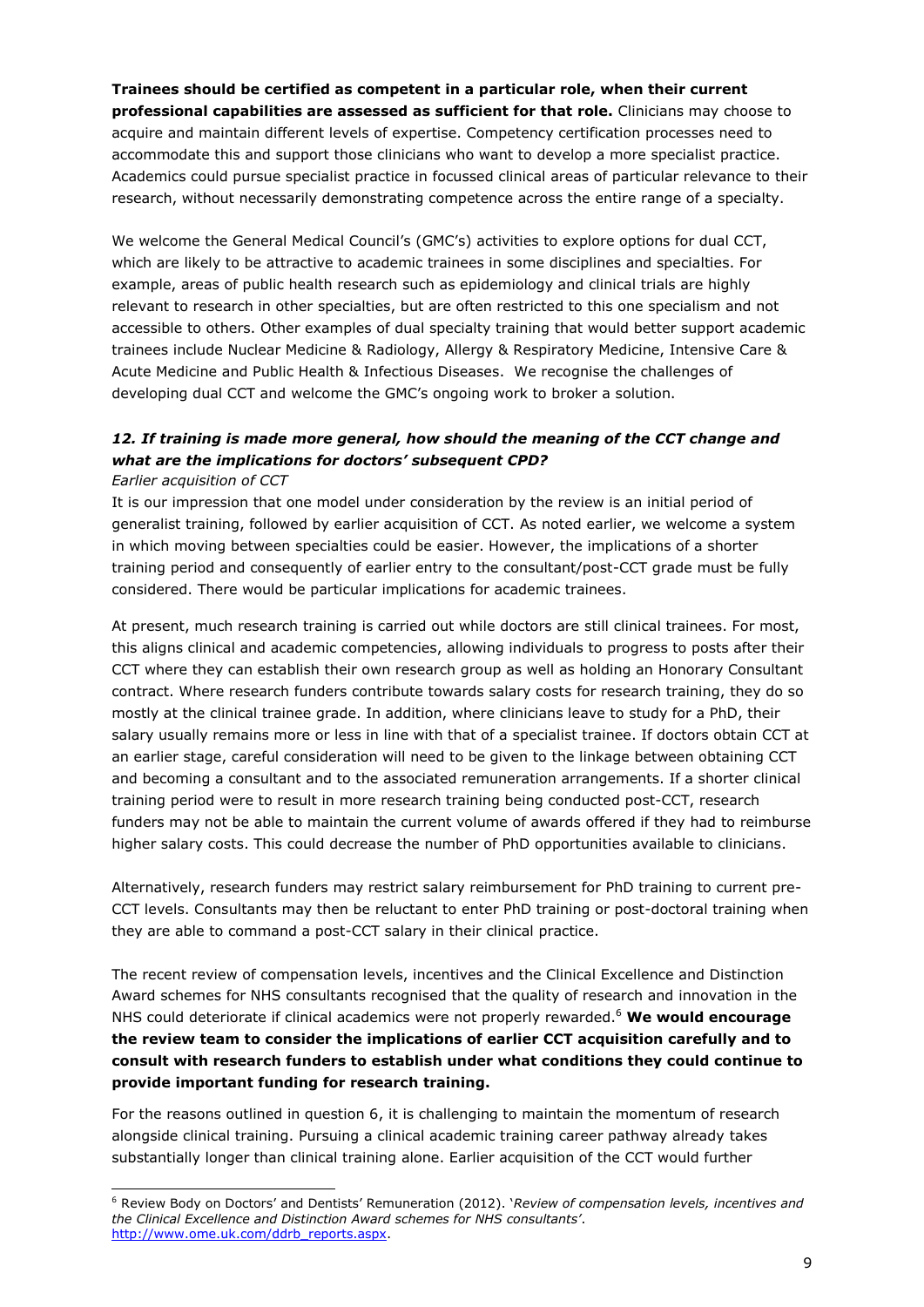differentiate the two pathways, and would make retention of trainees in research pathways challenging. **Unless there are clear pathways to success in clinical academia, which do not appear disadvantageous in terms of pay, conditions and security, there is a danger that academic careers will become unattractive.**

#### *Continuing Professional Development*

As highlighted in question 8, the existing simple distinction between 'in training' and 'training completed' inadequately reflects the competence of trainees to provide a given service or procedure, or the drive of the universities and the GMC to establish a culture of 'lifelong learning' in medical graduates. Continued learning and development post-CCT is essential, especially as much of this learning will relate to scientific developments and emerging research findings. The possibility for this to lead to the attainment of an 'enhanced specialism' merits consideration.

**It is important to recognise that for some individuals, and for most trainees in particular disciplines (such as academic general practice), research training will take place after they have achieved CCT.** Currently academic GPs find training structures too rigid, especially as they often feel the need to acquire additional clinical experience on completion of three years' vocational training. The flexibility that we have called for in all disciplines is therefore particularly important for academic GPs. We note proposals by the Royal College of General Practitioners to increase clinical vocational training for GPs from the current three years to four years, which were supported by Medical Education England in September 2012. We welcome this proposal, which would increase the opportunities for GPs in training to experience the benefits of research.

### *13. How do we make sure doctors in training get the right breadth and quality of learning experiences and time to reflect on these experiences?* The Academy's response is outlined under questions 4, 6b, 6d 11.

## *14. What needs to be done to improve the transitions as doctors move between the different stages of their training and then into independent practice? The postdoctoral academic training 'pinch-point'*

**To ensure a strong clinical academic workforce, there must be sufficient opportunities for advancement to senior clinical academic posts**. However, there is currently a 'pinch-point' in academic training, at the stage of postdoctoral research. By this point, trainees will have already spent at least three years away from clinical duties undertaking a PhD and there is pressure to return to clinical training. Consequently, postdoctoral work must be undertaken alongside clinical work. Given the competitive nature of research, it is no longer possible for trainees to progress from a PhD/MD directly into a permanent university post such as a lectureship without significant postdoctoral training. However, it is very challenging to maintain the momentum of a research career, while also maintaining a clinical workload. The outcome is frequently that trainees emerge with a CCT without adequate postdoctoral experience to be competitive for prestigious externally funded Intermediate Fellowships/Clinician Scientist Fellowships, which enable the transition from postdoctoral to independent researcher.

Trainees who wish to pursue an academic pathway need to obtain sufficient postdoctoral research experience. To achieve this, there should be clearly defined structures that allow trainees to integrate their specialty training with high quality postdoctoral research training. As we highlight in '*Strengthening academic psychiatry*', government, Higher Education Institutes, the NHS and research funding organisations must collaborate to ensure that clinical academic training numbers are balanced by opportunities for advancement to senior clinical academic posts.<sup>7</sup> The Shape of Training review should consider whether the volume of postdoctoral opportunities currently available is adequate.

<sup>-</sup><sup>7</sup> Academy of Medical Sciences (in press). '*Strengthening academic psychiatry'*.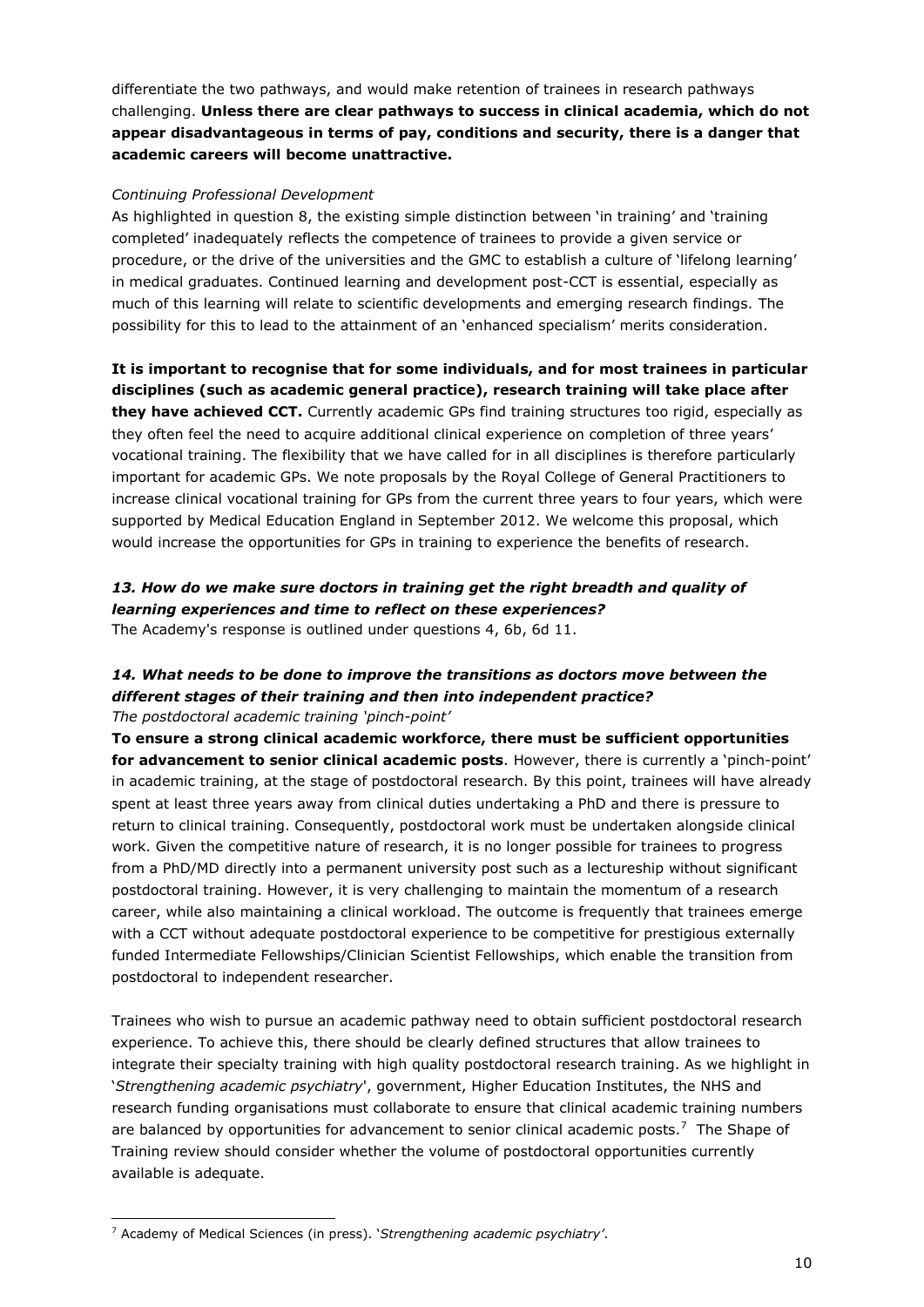## **Theme 5: Tension between service and training**

## 15. Have we currently got the right balance between trainees delivering service and *having opportunities to learn through experience?*

**Clinical training needs to be balanced with service delivery. All trainees should be placed in service roles appropriate to their level of training and given suitable opportunities to gain competencies.** For academic trainees, achieving this balance is challenging, because they must deliver the necessary clinical service, and complete both their clinical training and their research work. In principle, academic trainees require the same balance of training opportunity as non-academic colleagues, including the appropriate mix of community/hospital and District General Hospital/Specialist hospital experience. However, as outlined in question 6d, this must take into account individual trainee needs for geographical flexibility.

## *16. Are there other ways trainees can work and train within the service? Should the service be dependent on delivery by trainees at all?*

The Academy's response is outlined under question 15. In addition there has been a tendency for acquisition of responsibility to be pushed later into the doctor's career. Appropriate earlier assumption of professional responsibility under clear supervisory arrangements would accelerate the development of all trainee doctors and increase their fulfilment in their trainee role.

## **General questions about the shape of training**

## *17. What is good in the current system and should not be lost in any changes?*

The quality of clinical academic training in the UK is generally high and its schemes continue to produce clinician scientists who are internationally competitive. In particular:

- We have seen significant improvements in the structure of postgraduate academic training as a result of important efforts by the NIHR and of other research funders.
- The NIHR Biomedical Research Centres and Biomedical Research Units have made significant progress towards establishing research at the heart of the NHS.
- The DAs have developed imaginative and successful models of run-through training, through their funding of existing and new PhD programmes.
- The collaboration between the Higher Education Funding Council for England and local NHS trusts created 200 clinical senior lectureship awards for clinical academics in medicine and dentistry. We would strongly support the continuation of such a scheme.
- We should also ensure that trainees continue to benefit from academic mentors and research supervisors. The Academy is proud of its mentoring programme, supported by the NIHR, which provides one-to-one mentoring by Academy Fellows for Clinical Lecturers and Clinician Scientist Fellows.

Any changes to training should enhance these strengths and create a new education and training architecture that further encourages and rewards academic excellence and develops a researchaware workforce.

## *18. Are there other changes needed to the organisation of medical education and training to make sure it remains fit for purpose in 30 years time that we have not touched on so far in this written call for evidence?*

There are particular issues in some specialties that need to be addressed and we would highlight public health in particular. Under the new arrangements for public health, practitioners will move into a range of new working environments, including Local Authorities (LAs), Public Health England (PHE) and universities, whilst some will remain in the NHS. We recognise the potential benefits of aligning public health with LA structure; however, LAs are much less familiar with clinical research. This will create challenges across the board and especially for clinical academic careers as roles